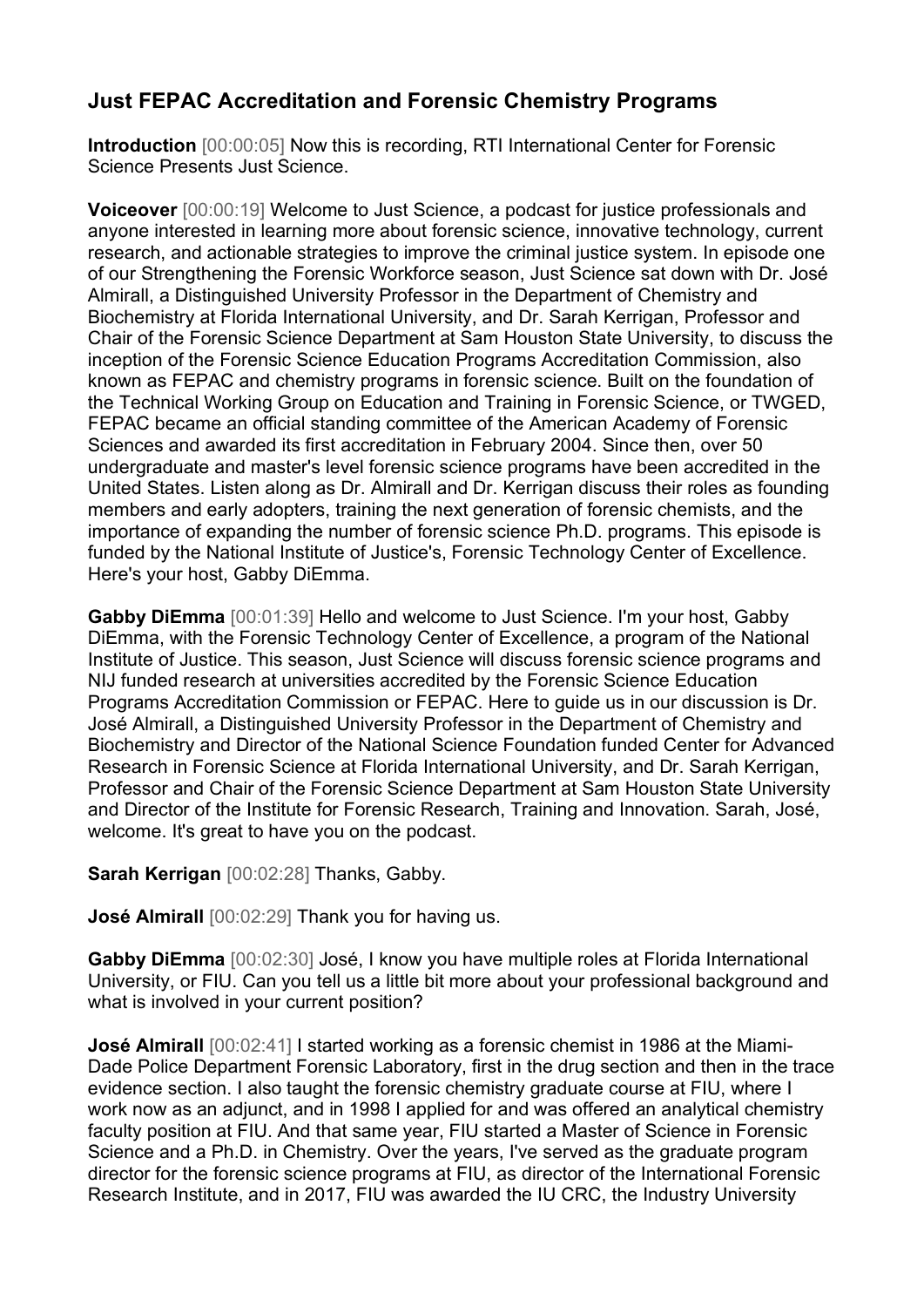Cooperative Research Center, which is co-funded by the NIJ and the National Science Foundation, and that's the Center for Advanced Research in Forensic Science, or CARFS, which is - includes five universities. So I'm currently the director of CARFS and continue to manage a research group in the chemistry department at FIU.

**Gabby DiEmma** [00:03:47] And Sarah, you also wear multiple hats as chair of the Forensic Science Department at Sam Houston State University or SHSU. Tell us more about your professional background and your current role at SHSU.

**Sarah Kerrigan** [00:04:00] I received my original training in forensic science with the Met Police Forensic Science Lab in London in the late eighties, before it became part of the UK's forensic science service. Later on, I worked at the California Department of Justice after receiving my Ph.D. in Vancouver, Canada, and I also ran a state lab in New Mexico and operated an independent accredited lab in Texas until about ten years ago. As you mentioned, I currently serve as professor and chair of the Department of Forensic Science at Sam Houston State University and also serve as director of the Institute for Forensic Research, Training and Innovation.

**Gabby DiEmma** [00:04:41] I'd be interested in learning a little bit more about what made you both decide to pursue a career in academia and specifically a career addressing forensic science questions.

**José Almirall** [00:04:51] After graduate school, I never lost my interest in conducting research, even while working in the forensic laboratory as a practitioner. In fact, my first publication on the forensic analysis of anabolic steroids came about because of the need for the development of some analytical methods to characterize the then newly controlled class of drugs of anabolic steroids. And over the years, I collaborated with both academics and practitioners, and I was very fortunate that my laboratory encouraged scientific collaborations and publications of that work. But eventually I realized that teaching and research was really what I wanted to do full time, so that's when I applied to the chemistry department at FIU.

**Sarah Kerrigan** [00:05:36] Well, Gabby, for me it was really quite by accident. I relocated to Texas in the early 2000s, and at that time Dr. Sparks Veasey was running the program at Sam Houston State, but he'd worked at the office of the medical investigator as a medical examiner in New Mexico, which is where I had moved from. And so initially he just convinced me to engage with the students first as a guest speaker, then as a professor and he finally convinced me to run the program here. He was really a pretty incredible mentor, but I think I was really tricked into an academic job because I've really always thought of myself as a practitioner. However, thinking back to my Ph.D. studies in Vancouver, University of British Columbia, I remember my Ph.D. advisor telling me that I should become a professor, not a practitioner. And I, of course, dismissed that at the time, but as it turns out, he was right.

**Gabby DiEmma** [00:06:32] So what is forensic chemistry and why is chemistry referred to as the central science?

**José Almirall** [00:06:38] We say that chemistry is the central science because the study of chemistry is the study of the basic components of matter of everything and how those components interact and change, including the components of life. So the study of chemistry is central to the study of everything. Let me give you an example. It was a biochemist, Sir Alec Jeffreys, that first described DNA fingerprinting. And there was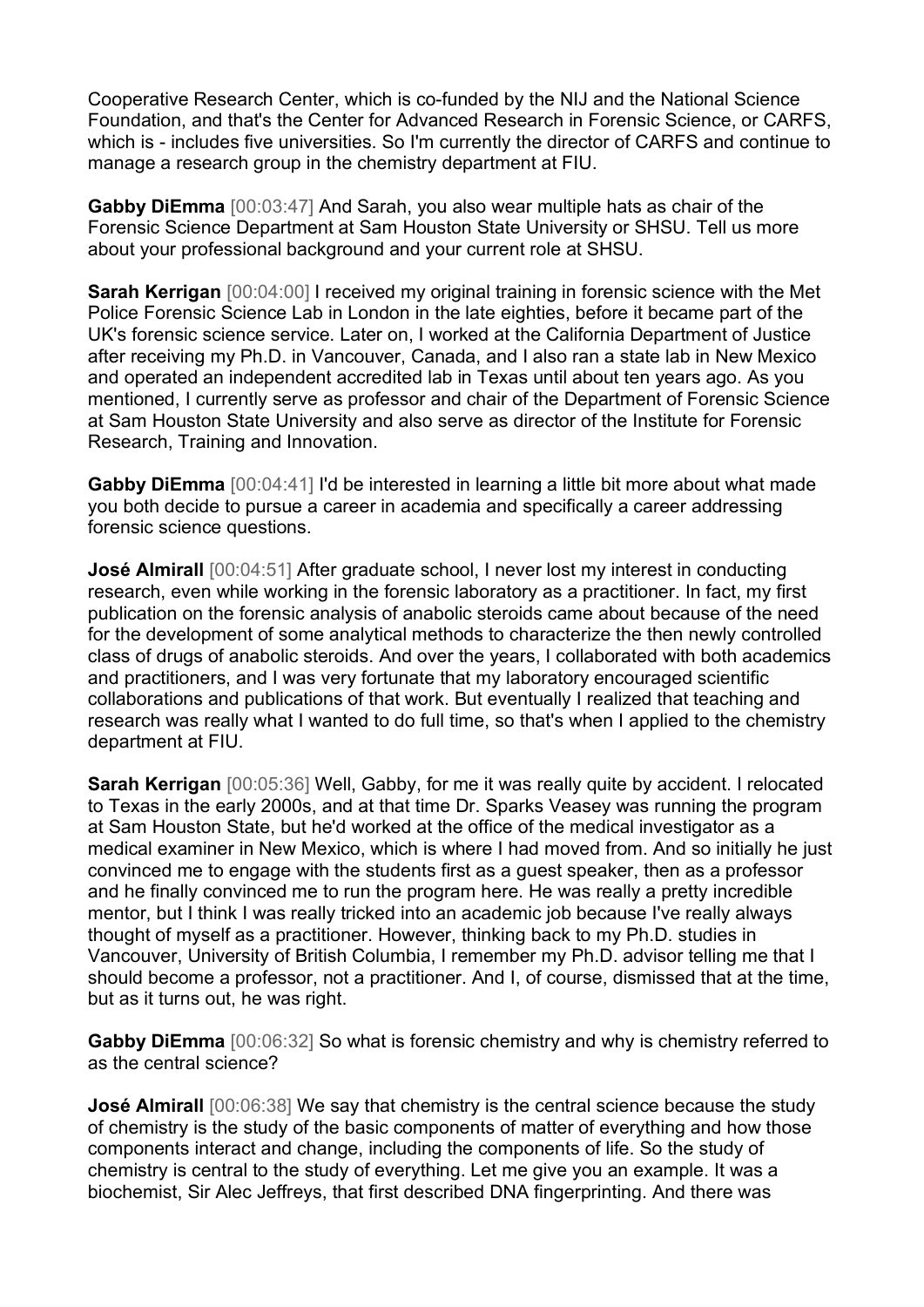another chemist, Kary Mullis, who first described the polymerase chain reaction technique, or PCR, both now widely used in forensic science laboratories, and Kary Mullis won the Nobel Prize in Chemistry in 1993. Forensic chemistry I would define as a subdiscipline of analytical chemistry focused on the application of analytical chemistry to solve forensic science problems. The most common application is the unambiguous identification of a controlled substance. In the United States, there are approximately 400 accredited forensic laboratories today that conduct approximately 2 million seized drug identifications every year. All of those identifications must be correct. In addition, forensic chemists also conduct materials analysis such as paint, fiber, glass analysis and comparisons. They conduct fire debris analysis, explosives analysis and a host of other materials examinations. And, of course, hundreds of thousands of toxicological analysis.

**Gabby DiEmma** [00:08:10] So you mentioned seized drug analysis and I'd be curious to hear your perspective on how seized drug analysis differs from forensic toxicology and how they are also highly related in terms of the current drug landscape.

**Sarah Kerrigan** [00:08:24] They're very similar in many respects. Obviously, toxicology involves drug identification and biological and sometimes very challenging matrices that the instrumentation that's used in toxicology is similar to controlled substances, but often a little bit more sophisticated just because of the low concentrations of the substances that we encounter in a biological fluid or tissue. And our extractions, of course, are a little bit more challenging. However, it's really important for the toxicology lab to communicate with the drug lab because they're at the forefront of what's being used on the street. And so in that sense, controlled substances and toxicology are really quite inextricably linked because the drug chemists typically know what's being used regionally and this drives the need for new testing in toxicology, in investigations such as impaired driving, drug facilitated sexual assault and medicolegal death investigation.

**Gabby DiEmma** [00:09:22] José, you mentioned fire debris analysis, and I'd be interested in hearing more about what is involved in the analysis of explosives and fire debris and how do you keep up with, or I know you also are part of developing, some of the new field, portable instruments and extraction techniques for fire debris analysis.

**José Almirall** [00:09:40] Yes, the fields of fire debris and explosives analysis is a very interesting one to me, because the sample that must be analyzed, for example, ignitable liquids is part of a very complex matrix in the case of a fire that has been extinguished. So you're looking for very small quantities of analytes in a very large, complex matrix. The forensic chemist must isolate the remnants of, for example, gasoline from charred debris from the fire. So that requires first identifying where to collect the sample, packaging the sample so that it is not lost in transport to the laboratory and then extracting the analytes in the lab so that they can be analyzed. We have done, as you say, some research in this area with an aim to extract the analytes right there at the fire scene and conduct the analysis right there at the fire scene using, say, a portable GC-MS, and that provides immediate feedback to the investigators and potentially minimizes loss of sample in transport and packaging.

**Gabby DiEmma** [00:10:49] So I'd like to hear a little bit more about FEPAC or the Forensic Science Education Programs Accreditation Commission, and I know that, José, you were involved with the inception of FEPAC. So can you tell us a little bit more about how feedback was formed and what its main objectives are?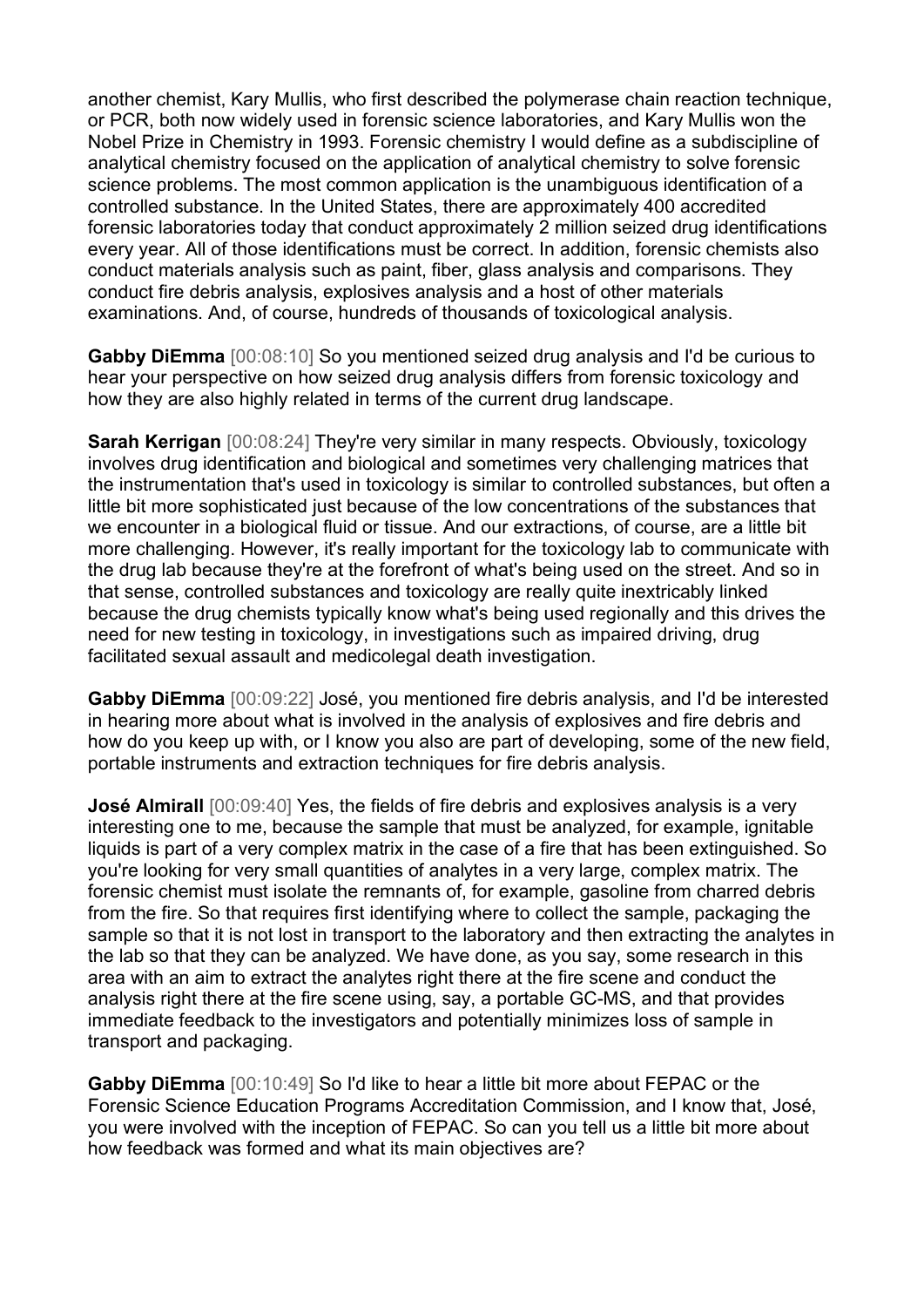**José Almirall** [00:11:06] We need to go back to the 1999 review of Status and Needs in Forensic Science, commissioned by the NIJ, which made several recommendations regarding improving forensic education in the U.S., including developing national education standards through a consensus process, and that became the TWGED, the Technical Working Group on Education, creating an accreditation program for academic institutions that offer degrees in forensic science and then, finally, that NIJ provide funding to forensic academic programs to conduct research and development. That was part of the recommendations of this review of status and needs. Then through a grant to West Virginia University by NIJ, the TWGED was convened and eventually published a guide for Academic Programs, including publishing minimum curriculum standards for a degree in forensic science. Before that, we didn't really have curriculum standards for forensic science degrees. The American Academy of Forensic Sciences took on the responsibility to manage the accreditation of academic programs and in 2003, began a pilot accreditation by establishing the Forensic Education Program Accreditation Commission, FEPAC. Thanks to a grant by NIJ to the AAFS and then FEPAC accredited those initial programs in 2004 and today, the rest is history. There are 31 undergraduate programs accredited and 20 graduate programs, all of them Master of Science in Forensic Science in the U.S.

**Gabby DiEmma** [00:12:44] And I know that both of your universities were early adopters of FEPAC, and so can you tell us a little bit more about your FEPAC Accredited forensic science programs?

**Sarah Kerrigan** [00:12:53] We began the process of accreditation shortly after my arrival at Sam Houston, and currently we've been through three cycles of accreditation for our M.S. degree and have graduated more than 150 students. Now, back in 2016, FEPAC issued a public statement in support of the development of doctoral programs in forensic science following the publication of the NAS report. So we're really looking forward to the accreditation standards being developed for those programs in the near future.

**José Almirall** [00:13:28] And at FIU, we were one of those original pilot programs that became accredited. So we're - we've been accredited now since 2004. We offered two accredited programs, an undergraduate certificate in forensic science, which students complete in addition to either a Bachelor of Science in Chemistry or a Bachelor of Science in Biology and then we also offer a Master's of Science in Forensic Science, which is interdisciplinary. So we normally have both chemistry and biology students in that program.

**Gabby DiEmma** [00:14:00] In your opinion, what are some of the advantages of FEPAC accreditation, both for your university and for your students.

**José Almirall** [00:14:08] For the university, the accreditation process forces the faculty and the leadership, the administrators, to undergo a periodical reflection on what our curriculum should be in order to meet the needs of the community. For students, they know that they are getting specialized training in disciplines that are important to the forensic laboratory employers such as quality assurance, for example, but specialized topics that would normally not be offered in a traditional chemistry or biology program.

**Sarah Kerrigan** [00:14:49] I think one of the major advantages of accreditation is that it provides confidence to the students that we're delivering a rigorous curriculum, have qualified faculty, and at the graduate level, we're contributing to the advancement of the profession as a whole. A contemporary curriculum is really important because we've got to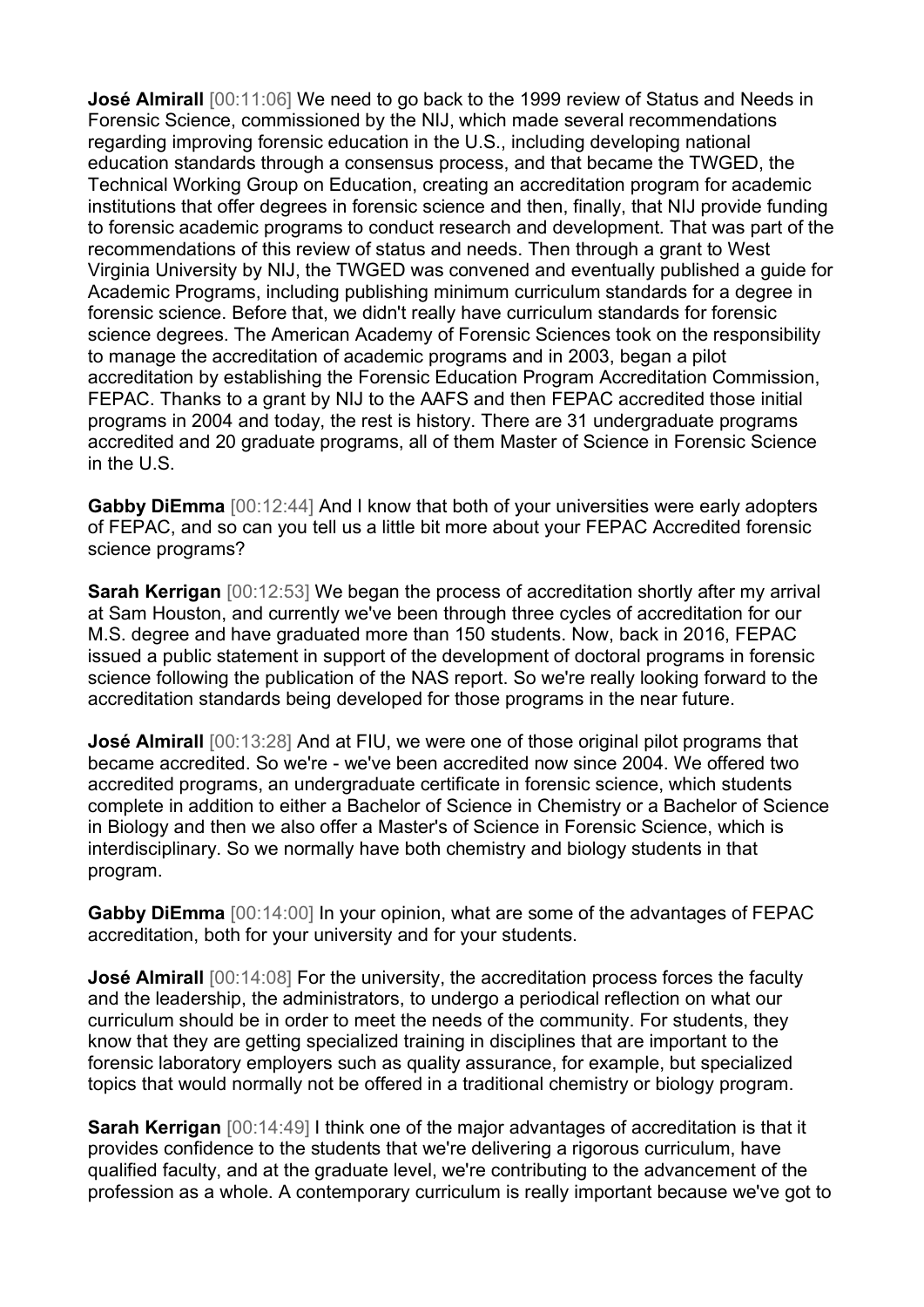be able to adapt to new technologies, make sure we're providing sufficient hands-on lab experience to our students, and also adapt to new standards that are being developed throughout the forensic sciences. Now in our program at Sam Houston, we use curriculum mapping to track which specific courses in our degree programs cover standards from the various SDOs or standards developing organizations and OSAC proposed standards, the Organization of Scientific Area Committees for Forensic Science. And this is really important because covering those standards and the work that's being done related to forensic reform efforts ensures that our students and graduates are well informed on these issues and adequately prepared for the workplace.

**Gabby DiEmma** [00:15:55] And Sarah, you had mentioned the National Academy of Sciences or the NAS 2009 report and the need for more forensic science Ph.D. programs to advance the field of forensic science. So I know both of your universities do offer doctoral degrees in forensic science, and I'd like to dive into this topic a little bit more. So to start, tell us a little bit more about those doctoral programs.

**Sarah Kerrigan** [00:16:20] Our doctoral program is an interdisciplinary Ph.D. program. So our students specialize in multiple areas ranging from DNA to toxicology, anthropology, controlled substances, trace and other forensic science disciplines. Now we've got full time faculty with specialized knowledge covering all of those disciplines, and most of them have practitioner experience at some point during their careers. And I think this is important because it helps ensure that our students are well-prepared for not only the workplace, but also the challenges of the courtroom by learning from people who have actually gone to court and testified in the disciplines in which our students hope to work eventually. Now our students also have the opportunity to engage in unique projects and research through STAFS, which is the Southeast Texas Applied Forensic Science Facility. And that's our willed body donation facility and also the Institute for Forensic Research, Training and Innovation, or IFRTI, which promotes academic industrial partnerships. And so through those two institutes, both STAFS and IFRTI, our research within the doctoral program is extremely applied and hands on, and often involves lots of partnerships with state and federal agencies.

**José Almirall** [00:17:41] Our program at FIU is set up a little bit differently than Sarah's program at Sam Houston. While we also saw the need for the terminal degree in forensic chemistry at FIU and in 2004, we established a track within the Chemistry Ph.D. program, we found this program to be very popular among students. I think we've graduated now almost 100 Ph.D. forensic track students to date. Some of them work in academia as professors, some work for government as researchers, some work in forensic laboratories as practitioners. But what they have in common is the research activity, which is central to graduate education, and the establishment of a Ph.D. program or a Ph.D. degree in a field is another indication of the need for advanced, specialized knowledge creation in that discipline, normally through research.

**Gabby DiEmma** [00:18:36] Has your university received an NIJ funding for forensic science research, and what role has the NIJ research program played in shaping your program and contributing to its growth?

**José Almirall** [00:18:48] As I said before, research activity is central to graduate education. In fact, the TWGED curriculum guidelines as well as FEPAC standards, both require research in the graduate program curriculum. We've been very fortunate at FIU to have had faculty and students that have received many NIJ awards over the years. Including myself, we have benefited from several NIJ funding programs, including the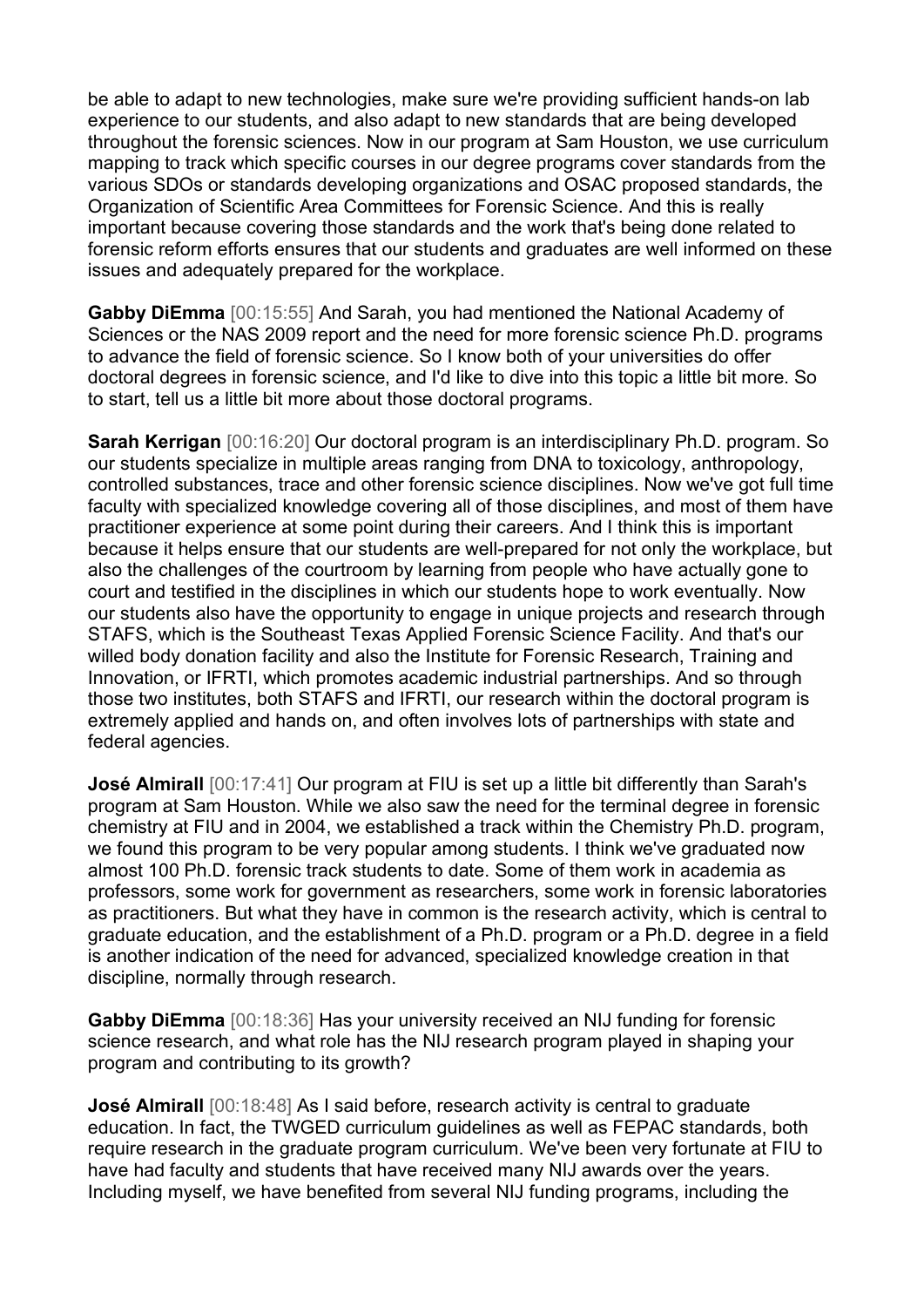Research and Development Program and the Graduate Fellowships for our Ph.D. students.

**Sarah Kerrigan** [00:19:21] Gabby It's really similar for us at Sam Houston. We've really benefited tremendously from NIJ funded initiatives through both the GRF and the R&D solicitation that José mentioned. Now, we've been doing research in those areas in a wide variety of forensic disciplines. For example, we've been doing NIJ funded research on designer drugs and novel psychoactive substances or NPS for almost 15 years at Sam Houston, thanks to funding from the NIJ. But we also do work beyond forensic chemistry. We're very active in other disciplines. We've also had many NIJ funded projects related to DVI or disaster victim identification, missing persons cases. These often involve specialized projects that we do at our human decomposition facility or STAFS, and we were also doing research very early on on the use of massively parallel sequencing or MPS or next generation DNA sequencing on challenging samples from those types of investigations such as bone. We also do work on forensic botany and genotyping of cannabis to body fluid identification. We've also had NIJ funding on question documents projects, hairs, fibers, glass persistence and trace evidence and chemical profiling for intelligence purposes. So our faculty cover a wide range of disciplines through their NIJ funded research and those portfolios.

**Gabby DiEmma** [00:20:52] So you've talked a lot about some of the opportunities for student research, but what other opportunities are there for hands on learning and internships and partnerships with outside facilities and agencies for your students?

**Sarah Kerrigan** [00:21:08] It's really important to support our students and the ability to engage with operational labs is very important and it's integrated into the vast majority of our projects. They're heavily applied and they often involve work with state or federal agencies. Now both of our graduate programs at SAM, both the master's and the Ph.D., are research intensive, as José mentioned, and they involve lots of hands on lab experience in the first year. By that second year, the students are really expected to be working somewhat independently in the labs under sort of close supervision of their research advisor. But we do require an internship for both programs and in addition to that, we also have a doctoral practicum experience for our Ph.D. program. And that's a little bit different because it's really designed to allow a Ph.D. student that is very close to graduating the opportunity to translate their academic research in an operational setting. So several of our Ph.Ds. have taken advantage of that opportunity because it really relates to sort of technology transition, and it's part of our ongoing commitment to academic industrial partnerships at the institutional level, and it allows us the opportunity to develop deeper research ties with industry and provides an incredible networking opportunity for the students that take advantage of that doctoral practicum.

**José Almirall** [00:22:34] You know, that sounds great, Sarah. I did not know you had that doctoral practicum. I wish we had that in our university. It sounds like it's really useful for the students. We do send our doctoral students to do internships and research collaborations outside the university, but it's not as formal as your doctoral practicum. We do have our undergraduate students participate in internship programs, so every single undergraduate student that is undergoing their certificate program is expected to participate in an internship during the program. And we are very fortunate that we have five major forensic laboratories within one hour driving distance from the FIU campus. But our students have participated in internships all over the US. And then of course, as I mentioned, all of our master of science and forensic science students must participate in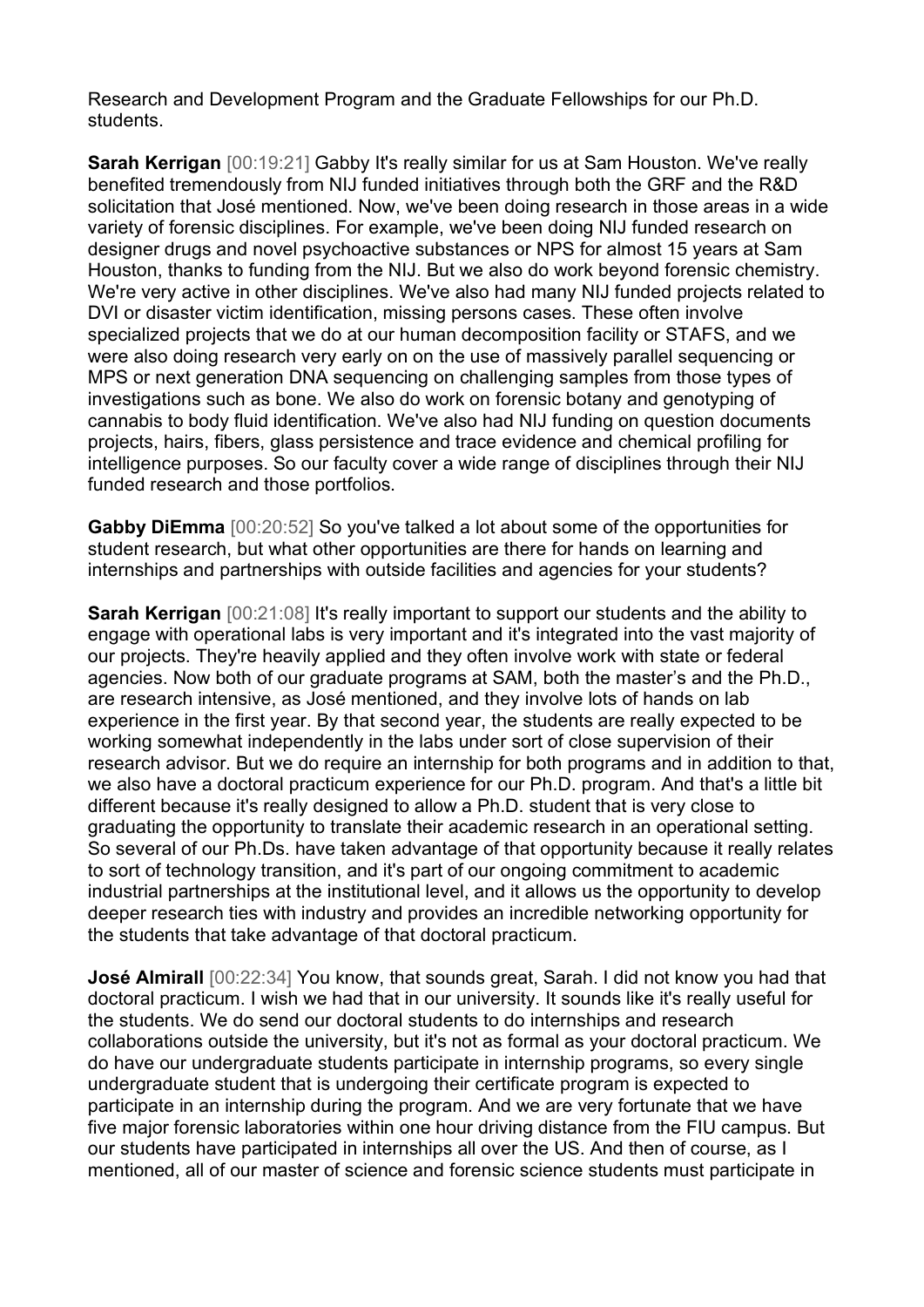research experience during the program that results in either a thesis or a report that is worthy of publication.

**Sarah Kerrigan** [00:23:34] Gabby, I'll just add to something that José said there, because one of the students that we have that's completing a doctoral practicum this summer is actually a student that is continuing some research that began at the center that Dr. Almirall directs at CARFS. So it's an example of how important those types of activities are. So this particular student will be completing her doctoral practicum at Signature Sciences this summer, and it's really a continuation of research that was originally funded through the NSF IUCRC that José mentioned.

**Gabby DiEmma** [00:24:13] It's always great to see academic research transitioning into practice because that doesn't always happen. So very good to have those connections with your local laboratories and internships are always a great experience. In general, do you find that students who actively engage in research are more likely to pursue graduate studies and to continue with research?

**José Almirall** [00:24:36] Absolutely. I mean, our undergraduate chemistry students are all required to spend one to two semesters in the research lab. That's part of the American Chemical Society certification for our degree. And then for many of them, once the research bug bites, they want to continue with graduate studies. So we see many of those students coming back and applying either to our graduate program or some other graduate program.

**Sarah Kerrigan** [00:25:04] I would agree. I mean, it's critically important because the research is really important in terms of fostering the creative problem solving that we face as professionals in forensic science. So graduate study, particularly a Ph.D., is essentially five years of very intensive and creative problem solving, and it forces students to think differently about those challenges that face us as forensic scientists while continuing to advance the profession at the same time. So what could be better than a Ph.D. in forensic science?

**José Almirall** [00:25:38] And if I could add something to that, you know, we're talking about research and the university that is research intensive like ours is at FIU, faculty are expected to support their research laboratories through external programs and NIJ has been the primary, sometimes the only, funding source for forensic science research in the U.S. for many decades. Without NIJ support, I am sure that we would not have the robust research enterprise that we have today in academic institutions and all of these graduates to go out and do wonderful things in the community.

**Gabby DiEmma** [00:26:11] Excellent. And I can attest that once that research bug bites, it's it is hard to shake it. Both of your programs prepare students for careers in forensic chemistry, but what types of job opportunities are available for recent graduates from these programs?

**Sarah Kerrigan** [00:26:27] We track our graduates very closely. About 60% of our M.S. and Ph.D. grads are employed in government labs, either at the state, federal, county or city level. But then we've had a growing number that are pursuing employment in the private sector. It's almost about 20% currently and that's really because more of the labs, the publicly funded labs, are outsourcing their work to the private sector. So that's really an area of growth for our graduates. Other graduates in our programs go on to pursue research, and many of our master's students actually transfer into the doctoral program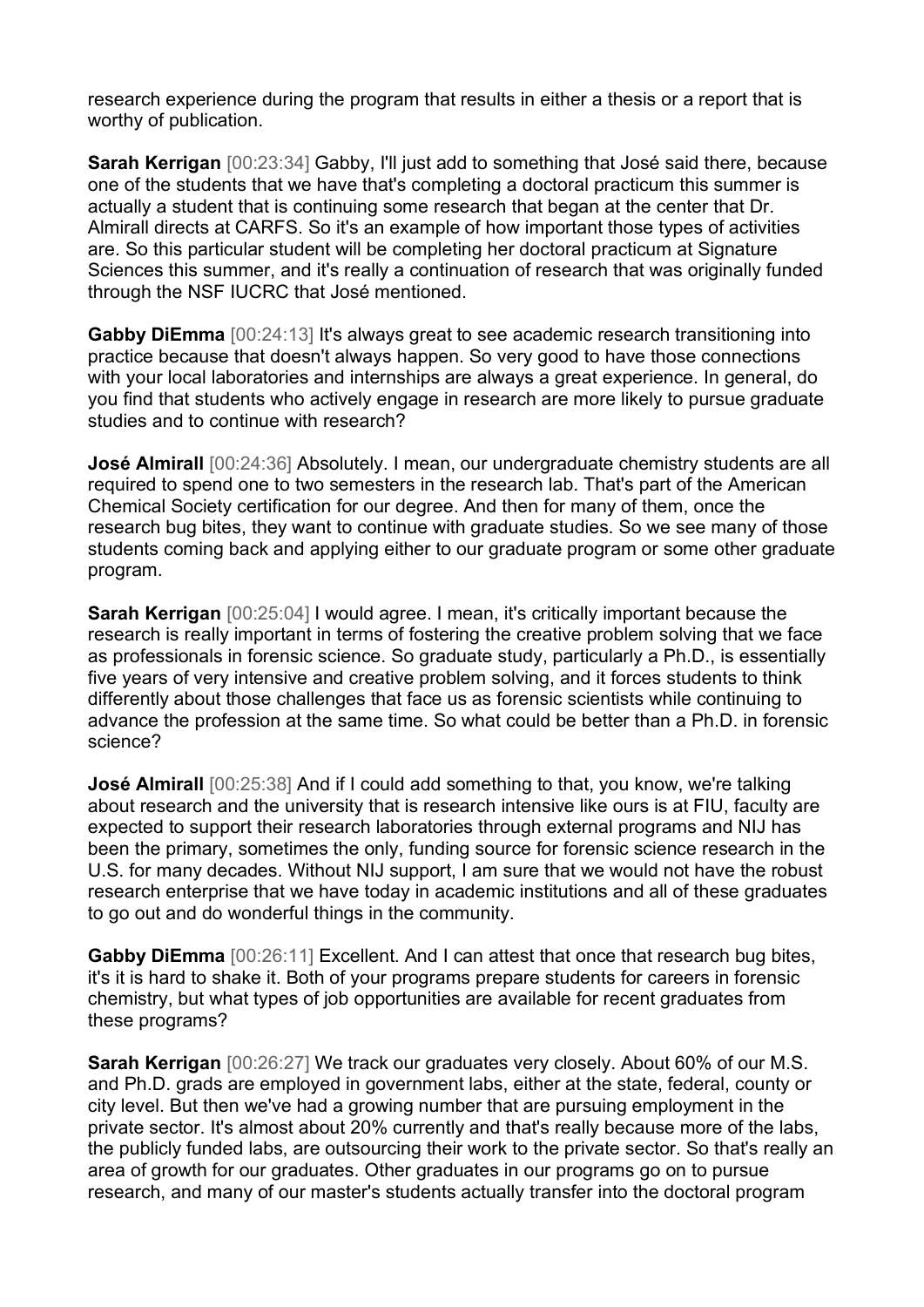and roll their credits from the master's degree directly into the Ph.D. program and go on to continue with more research.

**José Almirall** [00:27:14] We have a similar distribution. We have about an even number of our Ph.D. graduates going into academia, government research laboratories, including the intelligence community and operational forensic laboratories, including private labs. And then our master's students are mostly going into operational labs because, you know, when a student comes in for advising, you know, the first thing I ask them is, are you interested in a teaching position or a research position? And if the answer is yes, then I say we'll go for the Ph.D. program. But if they're interested to work in the forensic laboratory, then you have a choice the Ph.D. program or the master's degree. And so it's up to the student to decide then what is the best program for them. So we have many of our master's students in operational laboratories.

**Gabby DiEmma** [00:28:08] That's great. And I'd be interested in hearing more about how your programs are structured in terms of mentorship. What does mentorship look like at your university?

**José Almirall** [00:28:21] Professors, faculty are expected to be the mentors of the graduate students, and then we also expect our graduate students to not only mentor the undergraduates in research, remember I said that all of our undergraduates have to participate, at least in chemistry, in a research experience. So I will have undergraduate seniors in chemistry spend one to two semesters, normally two semesters in my lab, and they're working very closely with a graduate student who is mentoring them. But we also asked the graduate students to teach because if they are considering a career in academia, they will be expected to teach. So they have to know what that's going to be like and get some experience. And we have another level of mentorship. For example, in my group, I've mentored about 10 post-doctoral fellows. Those are people who are really training to go to academia in the future. And so those postdoctoral fellows become mentors to the graduate students. Like Sarah says, you can have, you know, the full-time faculty doing mentoring, you can have the postdoctoral fellows doing mentoring, especially of the junior graduate students, and then you have the graduate students mentoring the undergrads and that really makes for a very dynamic, exciting research environment.

**Sarah Kerrigan** [00:29:42] Yes so our program, Gabby, most of our mentoring is from our full time faculty, although certainly more experienced doctoral students can serve as effective mentors for master's students. We also do allow our doctoral students to teach. They can teach lectures as doctoral teaching fellows, and that can, again, as José pointed out, really prepare them if they're looking for an academic job. However, because our in within our department, we don't have an undergraduate major, our graduate students aren't really competing with undergrads for faculty attention. So intensive mentorship at the faculty level is something that our students can really benefit from because the undergraduate programs typically have a very large number of students. So we are a little bit fortunate in the fact that we only have graduate programs within our department.

**Gabby DiEmma** [00:30:35] Yeah, it sounds like there's a lot of great attention paid to each of your students and you're able to get that mentorship to continue the cycle of learning between your doctoral students, your graduate students, and then in some cases, also your undergraduate. I'd like to take a little bit of a turn in the conversation here and talk about some of the professional organizations that you and your students belong to and what conferences do you regularly attend to stay up to date and share research with the forensic science community?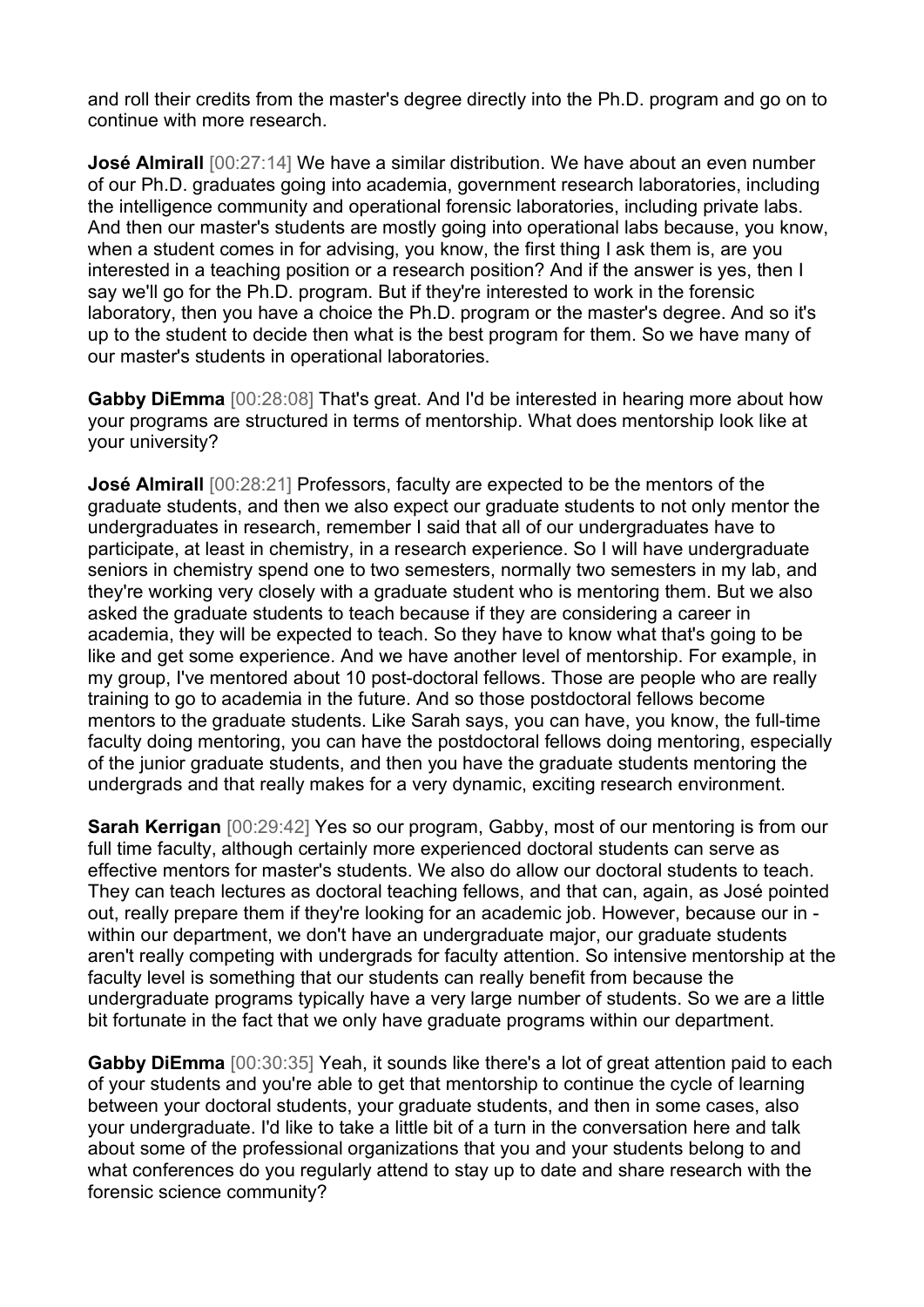**José Almirall** [00:31:07] Well, for me, I'm a member of the American Chemical Society. I'm a fellow of the American Academy of Forensic Sciences and I'm also a fellow of the American Association for the Advancement of Science, AAAS. So I try to attend. I can't always make all of the meetings every year because there are a lot of meetings. Like this year I wasn't able to go to the AAFS meeting in Seattle, but I also try to attend analytical chemistry conferences. There's one that I think is really good, it's called SciX and that's the largest analytical chemistry conference there is. So there's usually a pretty substantial forensic chemistry component to that meeting.

**Sarah Kerrigan** [00:31:47] I would really agree. I want to just highlight how important it is that forensic scientists participate in scientific meetings that are actually outside of forensic science. As it pertains to forensic science, though, the American Academy of Forensic Sciences is certainly the largest and most diverse professional organization in the United States because it's got more than 6000 members in 12 sections, including the most recent edition of a section for Forensic Nursing, so that provides a really tremendous opportunity for faculty, students and researchers to attend that annual meeting. For me, I think the discipline specific meetings are very important. So my background is forensic toxicology. So the Society of Forensic Toxicologists or SOFT, is a very important meeting for us in here in the United States and I was fortunate enough to be president of SOFT in 2011. So I really enjoy going to that meeting. And then TIAFT, which is the International Association of Forensic Toxicologists, is our international organization, which gives us the opportunity to share information with our international colleagues from across the globe and that's very important because so many of our drug trends actually begin in Europe. So again, by engaging with people outside of forensic science and in the basic sciences like analytical sciences and spectroscopy, but also with our international colleagues, it really enhances the participation in those national meetings through our own forensic science organizations here in the U.S.

**Gabby DiEmma** [00:33:31] I love how you guys mentioned both the more general, the natural sciences attending those and being members of those organizations is just as important as being members of your discipline specific organizations, because you really need that high level and that discipline specific view.

**Sarah Kerrigan** [00:33:49] It's critically important, Gabby, because we have to remember that before José and I were forensic scientists, we were just basic scientists in the lab sciences, in analytical chemistry or toxicology. So the science comes always before the forensic science.

**José Almirall** [00:34:06] I agree.

**Gabby DiEmma** [00:34:07] Scientists first, forensic scientists after. Can you both tell us a little bit more about your relationship with state, local and or federal forensic agencies?

**Sarah Kerrigan** [00:34:17] For us, collaboration with operational labs is a core value at Sam Houston State. So we've collaborated with state, federal and local agencies for more than 15 years and created the IFRTI to manage these partnerships and provide support for these types of activities. So these types of collaborations are pretty long standing for us. For example, the collaboration that we had with the Department of Homeland Security, Customs and Border Protection about 10 years ago resulted in a graduate research fellowship from NIJ to develop STR panels for marijuana genetic profiling. And since then, that project morphed into alternative markers using chloroplast DNA, using next gen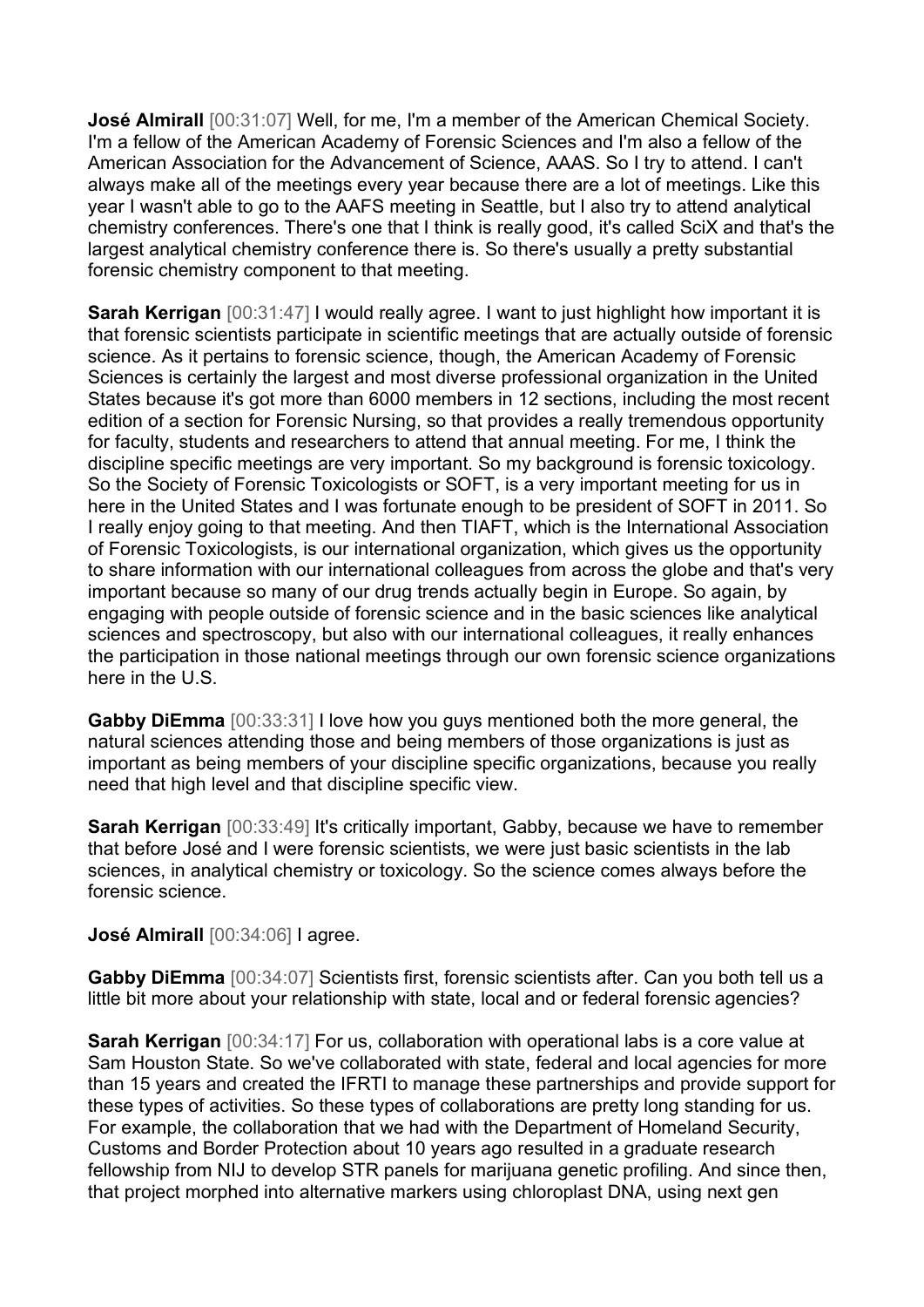sequencing and looking for synthase markers to predict chemotype. And this still involves collaboration with CBP, but through the CARFS, through the NSF IUCRC that José described earlier, that project now involves more than four partners that are involved with students and faculty. That includes the FBI, DEA, CBP and Signature Science. So this is really just one example of the many academic industrial research projects that we've been involved in. But it sort of shows the cycle of how initial NIJ funding through a GRF can grow into a bigger academic industrial partnership and then end up at the NSF IUCRC, where it gains even more traction. So, you know, in terms of our other activities with state, local and federal agencies, because of our human decomposition facility, STAFS, we also engage in very specialized training and research with government agencies at STAFS. And that might include specialized studies using cadavers and improvised explosive devices, fire investigation or search and recovery of human remains. And that's integrated a great deal into both our teaching and research within both our master's and doctoral programs at Sam Houston State.

**José Almirall** [00:36:26] And if I could add, Sarah described a few excellent research programs and research projects that are going on at Sam Houston State and CARFS is really a great mechanism to engage that operational community in research and NSF funds many IUCRC centers that fund what they call use inspired research. And how we organize this is we have you know, currently we have ten IAB members that are composed of large federal laboratories, national laboratories, private industry partners, and they are asked, what are your most important research needs today? What are your pain points? And it changes all the time. And what CARFS can do is be very agile at funding seed projects like the one Sarah just described in response to their research needs. Now, what NSF would like is to continue that ecosystem of translating research into products and services that are eventually going to be used in the community, either as commercial products or as methods and that system has really worked well for NSF for more than 40 years. And CARFS is the only IUCRC that's devoted to forensic science research in the U.S.

**Gabby DiEmma** [00:37:53] That's very interesting. I didn't know that. And it's great that you're addressing those pain points and you have that ability to do that research in that capacity. You both have alluded to this a little bit in some of your previous responses, but post-graduation, what have your students been up to and how many have found work in forensic science at publicly funded laboratories conducting research? NIJ funded research and other to support the improvement of forensic science?

**Sarah Kerrigan** [00:38:22] So, Gabby, as I mentioned, most of our students do go on to work in operational forensic science labs, and our post-graduate success is really exceptional. It's greater than 95% at the master's level for more than 10 years and 100% at the Ph.D. level. And we measure that by looking at employment rates within forensic science within 12 months of graduation from the respective program. Now, most of them do go on to pursue careers in publicly funded labs, which makes me very happy, because that's where I spent most of my career and I - it makes me glad to think that our graduates are going back and giving back to publicly funded labs. And the majority of them tend to find work in DNA, tox, seized drugs and trace evidence from our program because we're very interdisciplinary in terms of our approach. Now, in terms of how that ultimately supports the improvement of forensic science, I think one of the most important things for me is that it's incredibly rewarding to see that as our graduates from both the master's and the Ph.D. program advance into leadership positions, they're all critically improving the forensic sciences and contributing to the improvement of the profession as they advance through their careers. But not only that, after they graduate and advance into those